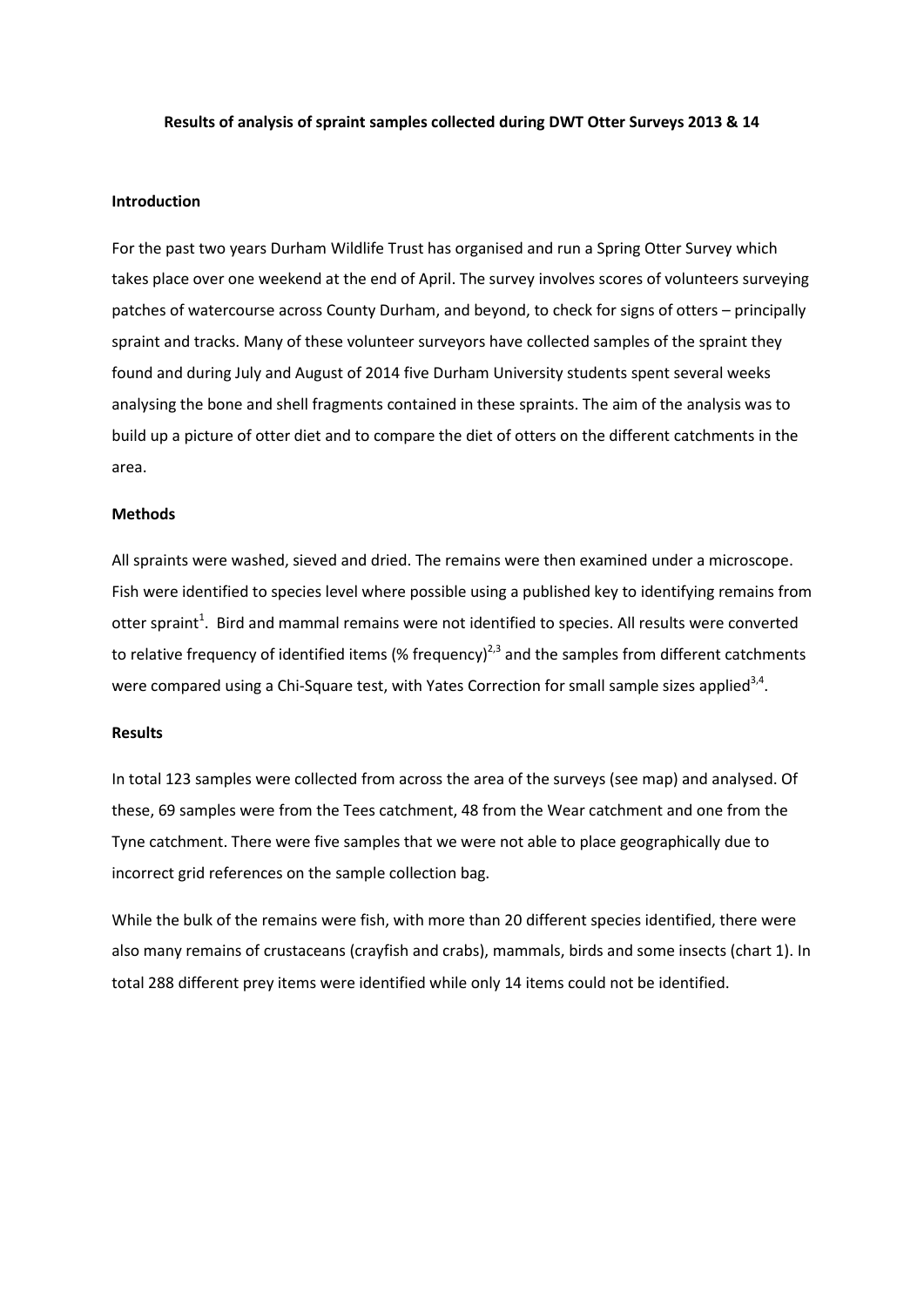

**Map showing the locations of otter spraint samples collected in 2013 and 2014.**



**1. Chart showing the relative frequency of different prey items found in 123 samples of otter spraint collected in 2013 and 2014.**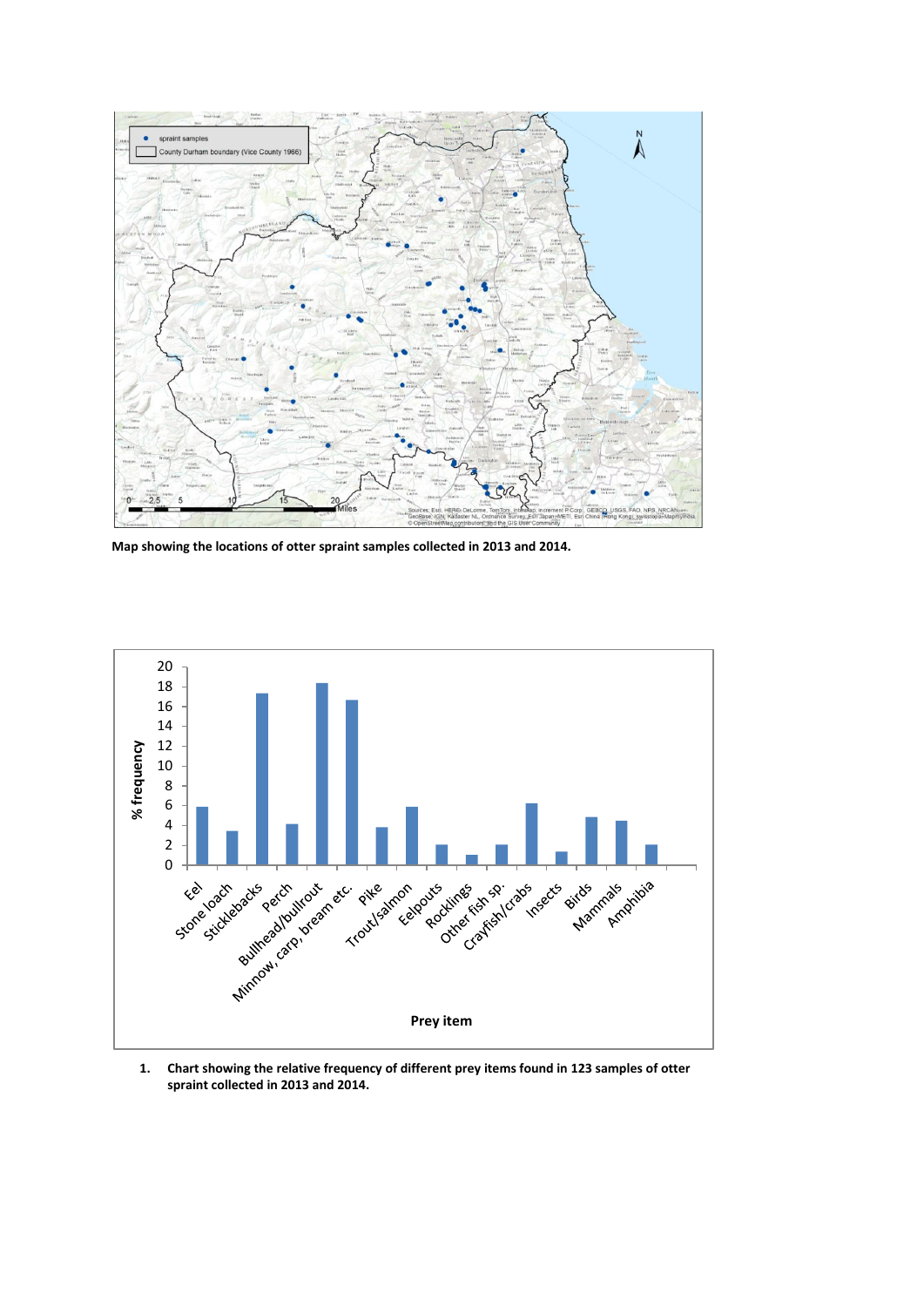There was only one sample from the Tyne catchment so comparisons were made between the Tees and Wear samples only. The results show that for two prey species/groups there were significant differences between the relative frequency found in spraint samples in the different catchments. Crustaceans (crayfish/crabs) had a statistically greater frequency of occurrence in the Tees than the Wear ( $\chi^2$  = 5.116; df = 1; p<0.05) while the relative frequency of pike was significantly greater in the Wear than the Tees ( $\chi^2$  = 4.468; df = 1; p<0.05)(chart 2).



**2. Chart showing relative frequency of different prey items found in otter spraints collected in the Tees (n=69) and Wear (n=48) catchments in 2013 and 2014. Asterisks denote statistically significant differences in occurrence.**

### **Discussion**

While it is acknowledged that prey items that consist largely of soft body parts may be underrepresented in spraints resulting in limitations to the conclusions that can be drawn from such analyses, it is thought that the method may be used with some confidence to determine the rank order of items in the diet of the otter<sup>5</sup>.

The results of this analysis demonstrate both the large proportion of smaller fish species in the diet and the breadth of prey groups found. That crayfish were found more frequently in spraints collected on the Tees catchment is unsurprising as it is well known that crayfish are rare in the Wear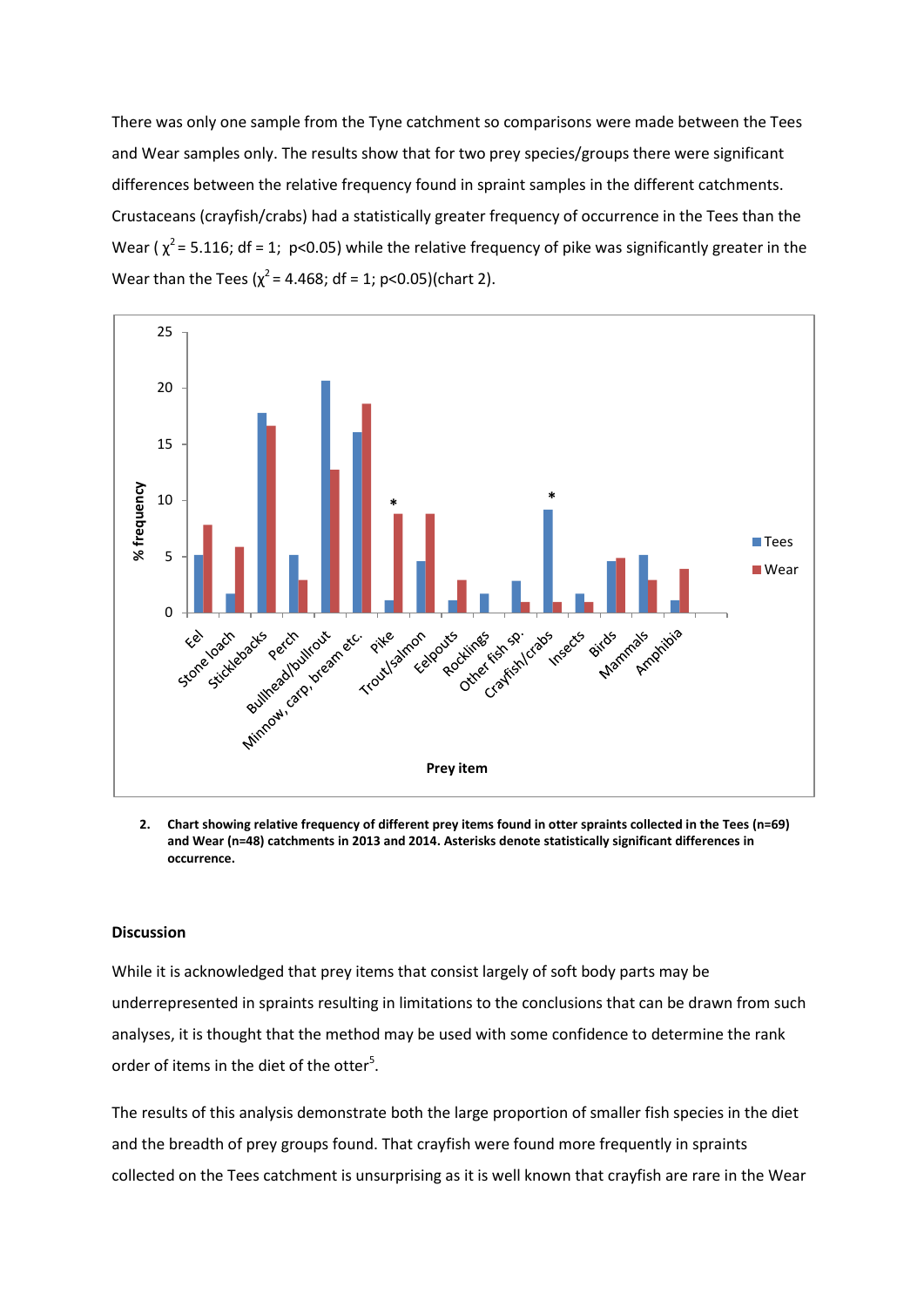catchment. It is however interesting that pike occurred significantly more often in spraints collected on the Wear catchment than those on the Tees.

It is hoped that spraint samples will continue to be collected during future DWT Spring Otter Surveys allowing us to build on this dataset.

# **Acknowledgements**

Thanks to Jamie Dunn, Courtney Neal, Sunny Smith, Bethany Wilson and Matt Dale of Durham University for giving up their time to analyse the spraint samples and also to Durham University Department of Biological & Biomedical Sciences for providing the laboratory time and equipment.

Particular thanks go to all the volunteers who participated in the 2013 and 2014 DWT Otter Surveys and who collected the spraint samples.